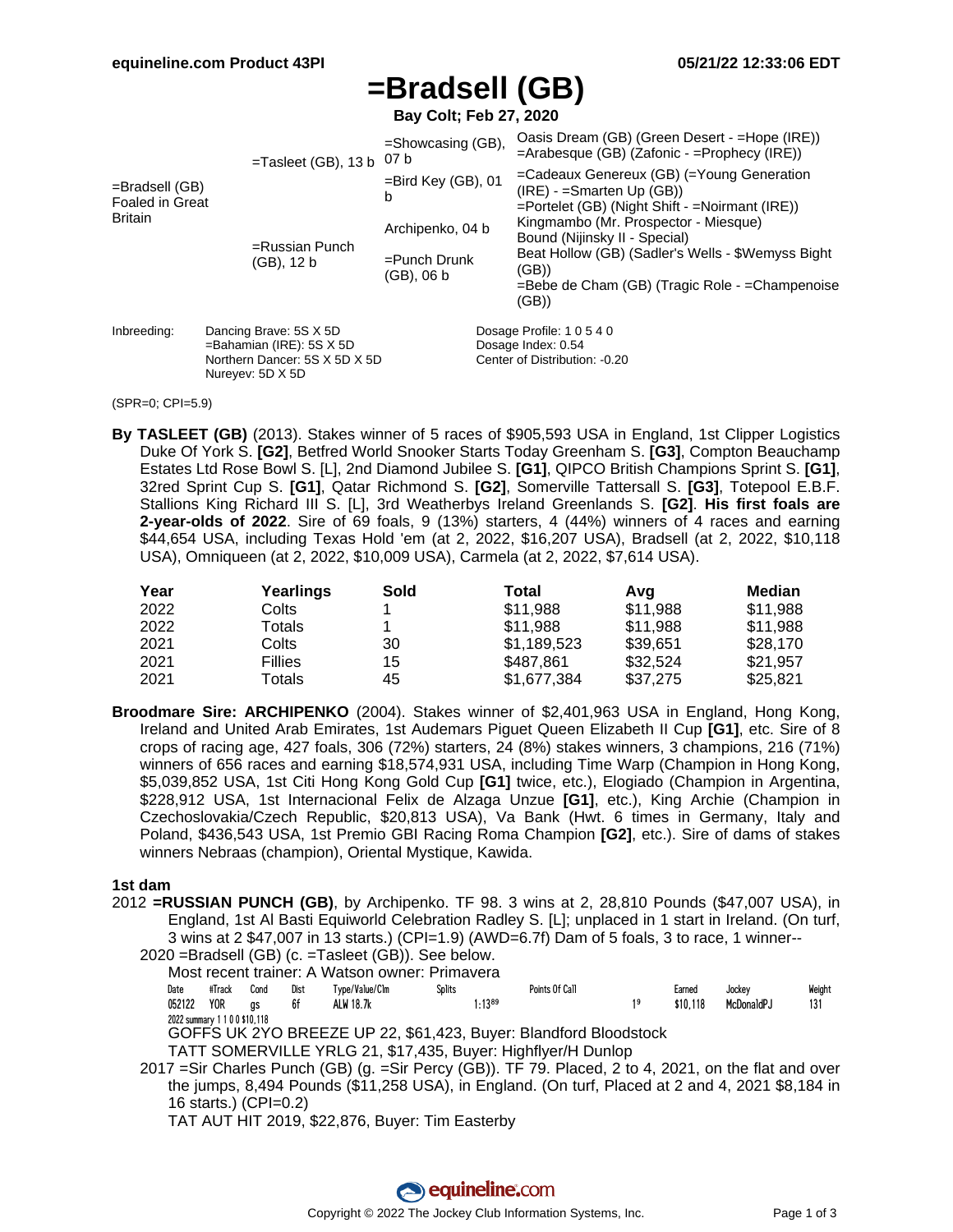## **=Bradsell (GB)**

**Bay Colt; Feb 27, 2020**

- 2019 =May Punch (GB) (f. =Mayson (GB)). TF 60+. Placed at 2 and 3, 2022, 6,012 Pounds (\$8,247 USA), in England. (On turf, Placed at 2, 2021 \$6,783 in 13 starts.) (CPI=0.3)
	- Most recent trainer: Tim D. Easterby owner: Lovely Bubbly Racing

| Date   | #Track                     | Cond | Dist  | Type/Value/Clm | Splits | Points Of Call |     | Earned | Jockey     | Weight |
|--------|----------------------------|------|-------|----------------|--------|----------------|-----|--------|------------|--------|
| 051722 | WOL                        | st   | 8.65f | H 7.5k         |        | $1:50^{15}$    | 341 | \$859  | FentimanDM | 127    |
|        | 2022 summary 4 0 0 1 \$859 |      |       |                |        |                |     |        |            |        |

2021 =Unnamed (c. Ulysses (IRE)).

2018 =Unnamed (c. =Fountain of Youth (IRE)).

TATT ASCOT YEARLING, \$3,704, Buyer: Doncaster Racing/Ivan Furtado

### **2nd dam**

- 2006 =Punch Drunk (GB), by Beat Hollow (GB). TF 77. Winner at 2, 8,744 Pounds (\$15,282 USA), in England. (On turf, Winner at 2 \$14,429 in 14 starts.) (CPI=0.6) (AWD=7.0f) Dam of 2 foals, 2 to race, 1 winner--
	- DNJAN 2007, \$15,429 (RNA)
	- 2012 **=RUSSIAN PUNCH (GB)** (f. Archipenko). TF 98. Black type winner, see above.
	- 2011 =Notaprayer (GB) (g. =Notnowcato (GB)). Unplaced in 2 starts in England. (On turf, Unplaced in 2 starts.)

### **3rd dam**

- 1997 =Bebe de Cham (GB), by Tragic Role. TF 75. 2 wins at 2, 10,281 Pounds (\$16,423 USA), in England. (On turf, 2 wins at 2 \$16,423 in 20 starts.) (CPI=0.6) (AWD=5.5f) Dam of 13 foals, 12 to race, 5 winners--
	- 2006 =Punch Drunk (GB) (f. Beat Hollow (GB)). TF 77. See above.
	- 2002 =Cava Bien (GB) (g. Bien Bien). TF 73. 6 wins, 2 to 7, on the flat and over the jumps, 37,841 Pounds (\$69,583 USA), in England. (On turf, Winner at 2 \$7,644 in 18 starts.) (CPI=0.2) (AWD=8.0f)

DNOC1 2005, \$9,664, Buyer: BJ Llewellyn

DNOC2 2003, \$3,556, Buyer: Lovely Bubbly Racing

- 2010 =Pericle (GB) (c. Beat Hollow (GB)). Winner at 2 and 3, 16,350 Euro (\$21,645 USA), in Italy. (On turf, Winner at 2 and 3 \$19,929 in 7 starts.) (CPI=1.2) (AWD=9.4f) TAOC 2011, \$10,571, Buyer: M. Cuschieri
- 2003 =Tallyhobye (GB) (g. Foxhound). TF 62?. Winner at 3, 4,499 Pounds (\$8,185 USA), in England; unplaced in 2 starts over the jumps in England. (On turf, Winner at 3 \$8,185 in 18 starts.)  $(CPI=0.2)$  (AWD=11.0f)

TAT OCT YRLG 04, \$14,127, Buyer: JR Weymes

- 2018 =Sparkling Perry (GB) (f. =Fountain of Youth (IRE)). TF 64. Winner at 2, 4,740 Pounds (\$6,036 USA), in England. (On turf, Winner at 2 \$5,610 in 5 starts.) (CPI=0.4) (AWD=6.0f)
- 2012 =Indian Champ (GB) (g. Sleeping Indian (GB)). TF 67. Placed at 2, 2,356 Pounds (\$3,968 USA), in England. (On turf, Placed at 2 \$3,968 in 5 starts.) (CPI=0.3) DON SEPT HIT, \$16,461, Buyer: Jassim Ghazali DNNOV 2013, \$14,372, Buyer: Kevin Ryan Racing
- 2004 =Hair of The Dog (GB) (g. Foxhound). TF 55. Placed at 2, 1,542 Pounds (\$2,891 USA), in England; unplaced over the jumps, 215 Pounds (\$447 USA), in England. (On turf, Placed at 2 \$2,891 in 12 starts.) (CPI=0.1)

DNNOV 2006, \$10,033, Buyer: J.L. Gledson

DNJAN 2005, \$5,919, Buyer: Jill Lamb BS

- 2005 =Champanski (GB) (f. =Baryshnikov (AUS)). Unraced.
- 2009 =Reina Giorgia (GB) (f. =Indesatchel (IRE)). Unplaced in 1 start in Italy. (On turf, Unplaced in 1 start.)

TAT OCT YRLG 10, \$1,680 (RNA)

- 2017 =Champagne Fountain (GB) (f. =Fountain of Youth (IRE)). TF 45. Unplaced, 300 Pounds (\$387 USA), in England. (On turf, Unplaced \$387 in 6 starts.)
- 2016 =Russian Rum (GB) (g. Archipenko). Unplaced in England. (On turf, Unplaced in 3 starts.)
- 2014 =Sambuca Nera (GB) (f. =Black Sam Bellamy (IRE)). TF 51. Unplaced in England. (On turf, Unplaced in 5 starts.)
- 2008 =Hot Toddie (GB) (f. =Firebreak (GB)). Unplaced in England. (On turf, Unplaced in 4 starts.) DNJAN 2009, \$2,347 (RNA)

Owner & Trainer as of 05/21/22 **In England**